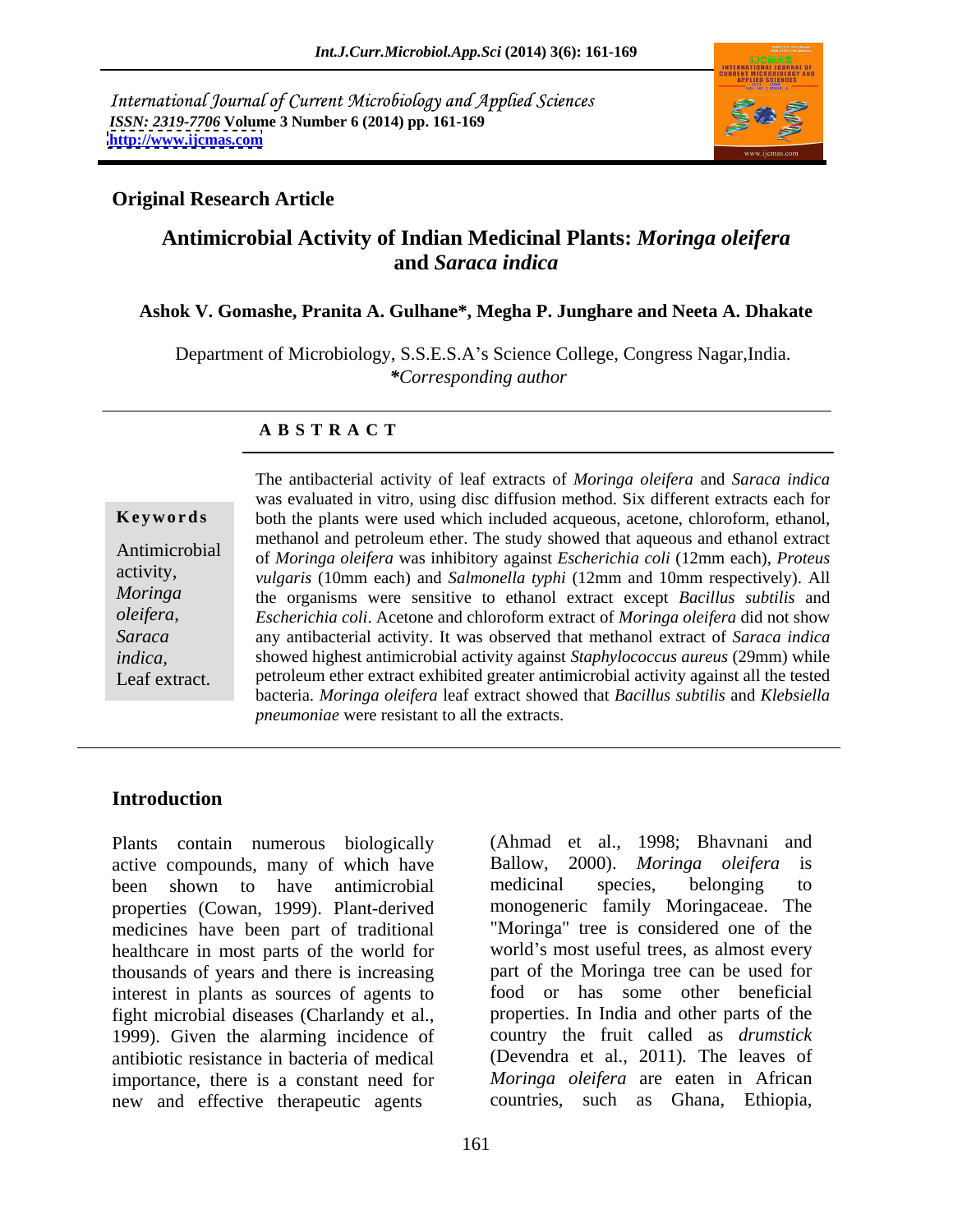Nigeria, East Africa and Malawi. *Moringa*  long been consumed by humans. *oleifera* leaf. According to Oluduro (2012), the many uses of *Moringa* include: alley cropping (leaves and treated seedcake), biogas (leaves), fertilizer (seed-cake), foliar green manure (from leaves), gum (from tree trunks), honey and sugar cane juice clarifier (powdered seed), honey (flower Khasi, Garo and Lushai hills, wild in nectar) and medicine (all plant parts) Chittagong. Bihar. Orissa. Konkan. nectar) and medicine (all plant parts). Chittagong, Bihar, Orissa,

especially among infants and nursing mothers and hasten uterine contraction (100 A.D.), in which Asoka is during child birth in pregnant women. It's antiulcer, and anticancer and cholesterol lowering activities have been reported (Caceres et al., 1992; Dangi et al., 2002). called developing regions of the world antibacterial agent, the present have been treating malnutrition in small children, pregnant and nursing women

tree is cultivated for foods and medicinal antioxidant activity of various extracts of purposes (Olsen, 1987). *Moringa* leaf is a *M. oleifera* leaf has been reported by natural antihelmintic, antibiotic, detoxifer, several other authors (Bajpai et al., 2005; outstanding immune builder used in some Singh et al., 2009; Sreelatha and Padma, countries for the treatment of malnutrition 2009; Sultana et al., 2009). However, and malaria (Thilza et al., 2010). All parts much has not been reported on the of the *Moringa* tree are edible and have antibacterial healing property of *M.*  with *Moringa* leaf powder. The *oleifera* leaf.

(biomass production), animal forage Caesalpiniaceae is commonly known as nutrient (juice expressed from leave), Malaysia. It occurs almost throughout *Moringa* leaves are known to have a high scarce in several localities and is reported content of protein, minerals and vitamin, to be threatened in North Eastern Region hence an ideal nutritional supplement of India. The principal constituents of this (Fletcher, 1998). *M. oleifera* leaves have tree are a steroid component and a calcium been used to combat malnutrition, salt. The earliest chronicled mention is in antihypertensive, diuretic, antispasmodic, management of pain with relation to uterus The leaves are helpful in increasing breast (1500 A.D.), cites the plant as a uterine milk in nursing mothers during tonic that is effective in regularizing the breastfeeding and leaf decoction has been menstrual disorders (Sainath et al., 2009). found useful in the treatment of asthma, Useful parts of the plant are barks, leaves, back pain and rheumatism. *M. oleifera* tree flowers and seed. The plant is useful in has in recent times been advocated as an dyspepsia, fever, burning sensation, colic, outstanding indigenous source of highly ulcer, menorrhagia, leucorrhoea, pimples, digestible protein, carotenoids and vitamin etc. (Srivastava et al., 1988). Considering C suitable for utilization in many of the so both the selected plants as a potential where under nourishment is a major investigations were undertaken to test the concern. In some parts of the world for antimicrobial activity of the leaf extract of example Senegal and Haiti, health workers *Moringa oleifera* and *Saraca indica Saraca indica* belongs to the family Asoka, Sita Asoka and Haempushpam. It is found in India, China, Ceylon and Malaysia. It occurs almost throughout India up-to an altitude of 750 m in the central and in the eastern Himalayas and Khasi, Garo and Lushai hills, wild in Chittagong, Bihar, Orissa, Konkan, Deccan, and Mysore. It has become quite the Ayurvedic treatise, the Charka Samhita (100 A.D.), in which Asoka is recommended in formulations for the (Gynecological) as Anodynes. The Bhavprakasha Nighantu, commonly known as the Indian Materia Medica antibacterial agent, the present against selected bacterial pathogens.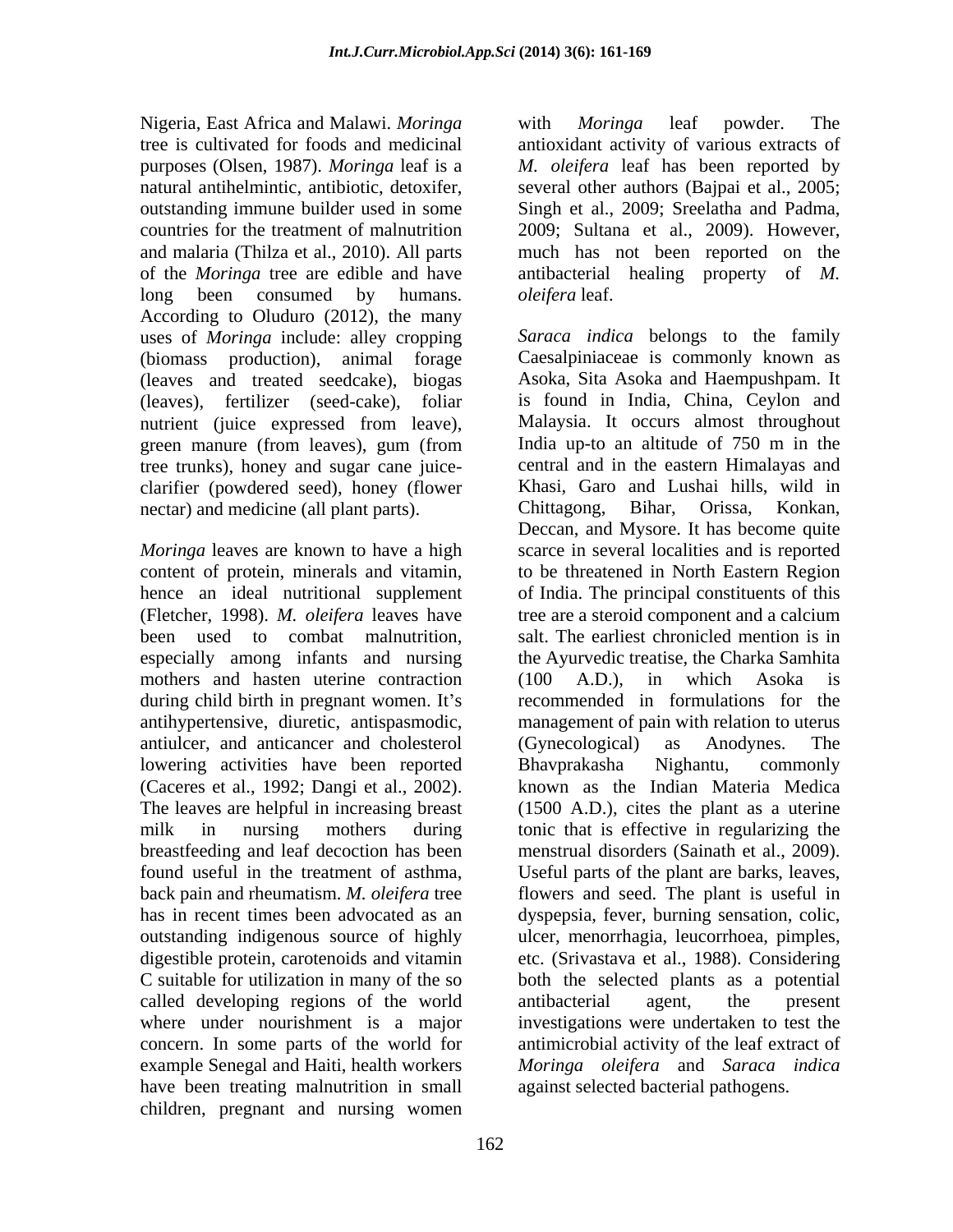Fresh leaves of *Moringa oleifera* and *Saraca indica* were plucked from the *Moringa* tree and *Asoka* tree respectively growing in Nagpur. The leaves were identified and confirmed by the Botanist at the Botany Department of the present institution. Plant leaves were initially allowed to air-dry in the laboratory for (Oluma et al., 2004; Doughari et al., four weeks and then finally ground to a 2007). Discs of about 6mm diameter were four weeks and then finally ground to a fine powder, using a mortar and pestel,

The 25 g of the powdered leaves were were redissolved in 5% dimethyl sulfoxide<br>separately extracted in 500ml conical (DMSO) and sterile discs were separately extracted in 500ml conical (DMSO) and sterile discs were flasks with 100 ml of deionised distilled impregnated with 30 $\mu$ l of 30mg/ml of each water (aqueous extraction) while 100ml each of acetone, chloroform, ethanol, methanol and petroleum ether (solvent extraction). The conical flasks were test-organism. plugged with rubber corks, then shaken at 120 rpm for 30 min and allowed to stand **Standardization of Inoculum** at room temperature for 5 days with occasional manual agitation of the flask using a sterile glass rod at every 24 hours. Cultures, which were maintained on<br>The extracts were separately filtered using mutrient agar slant at  $4^0C$  and subcultured Whatman filter paper no. 1. The resulting filtrates were then concentrated in a rotary evaporator and subsequently lyophilized to dryness (Oluduro, 2012). determined by comparison with 0.5

Pure cultures of microorganisms used for **Antimicrobial Activity** the evaluation of the antimicrobial potential of the leaves extracts were purchased from the National Chemical Laboratory (NCL), Pune. *Staphylococcus aureus* (NCIM 2672), *Bacillus subtilis* (NCIM 2063), *Escherichia coli* (NCIM 5010), *Klebsiella pneumoniae* (NCIM

**Materials and Methods** 2707), *Proteus vulgaris* (NCIM 2857), *Salmonella typhi* (NCIM 2501) and **Plant Collection** Pseudomonas aeruginosa (NCIM 5029) 2707), *Proteus vulgaris* (NCIM 2857), *Salmonella typhi* (NCIM 2501) and *Pseudomonas aeruginosa* (NCIM 5029) where, NCIM= National collection of industrial microorganisms.

### **Antimicrobial Disc Preparation**

and stored for further use. using a paper puncher. Batches of 100 **Preparation of Extracts** and sterilized in the oven at 121<sup>o</sup>C for 15 Antimicrobial activity of the aqueous and solvent extracts of the leaves was assayed using the paper disc diffusion method (Oluma et al., 2004; Doughari et al., 2007). Discs of about 6mm diameter were made from Whaman filter paper no. 1 discs were transferred into Bijou bottles  ${}^{0}C$  for 15 minutes. The concentrated leaf extracts were redissolved in 5% dimethyl sulfoxide (DMSO) and sterile discs were extract. The discs were carefully and firmly placed on the Mueller Hinton Agar (MHA) plates lawned previously with the test organism.

### **Standardization of Inoculum**

**Test Microorganisms** solution (Cheesbrough, 2002). The inocula were prepared from the stock cultures, which were maintained on nutrient agar slant at  $4^{\circ}$ C and subcultured  ${}^{0}C$  and subcultured into nutrient broth using a sterilized wire loop. The density of suspension inoculated onto the media for susceptibility test was McFarland standard of Barium sulphate

### **Antimicrobial Activity**

Disc agar diffusion technique described by Bauer et al (1966) was employed for antibacterial activity. Paper discs were impregnated with  $30 \text{ µ}$  of a solution of  $30 \text{ µ}$ mg/ml and the standard antibiotic gentamicin was used as a control for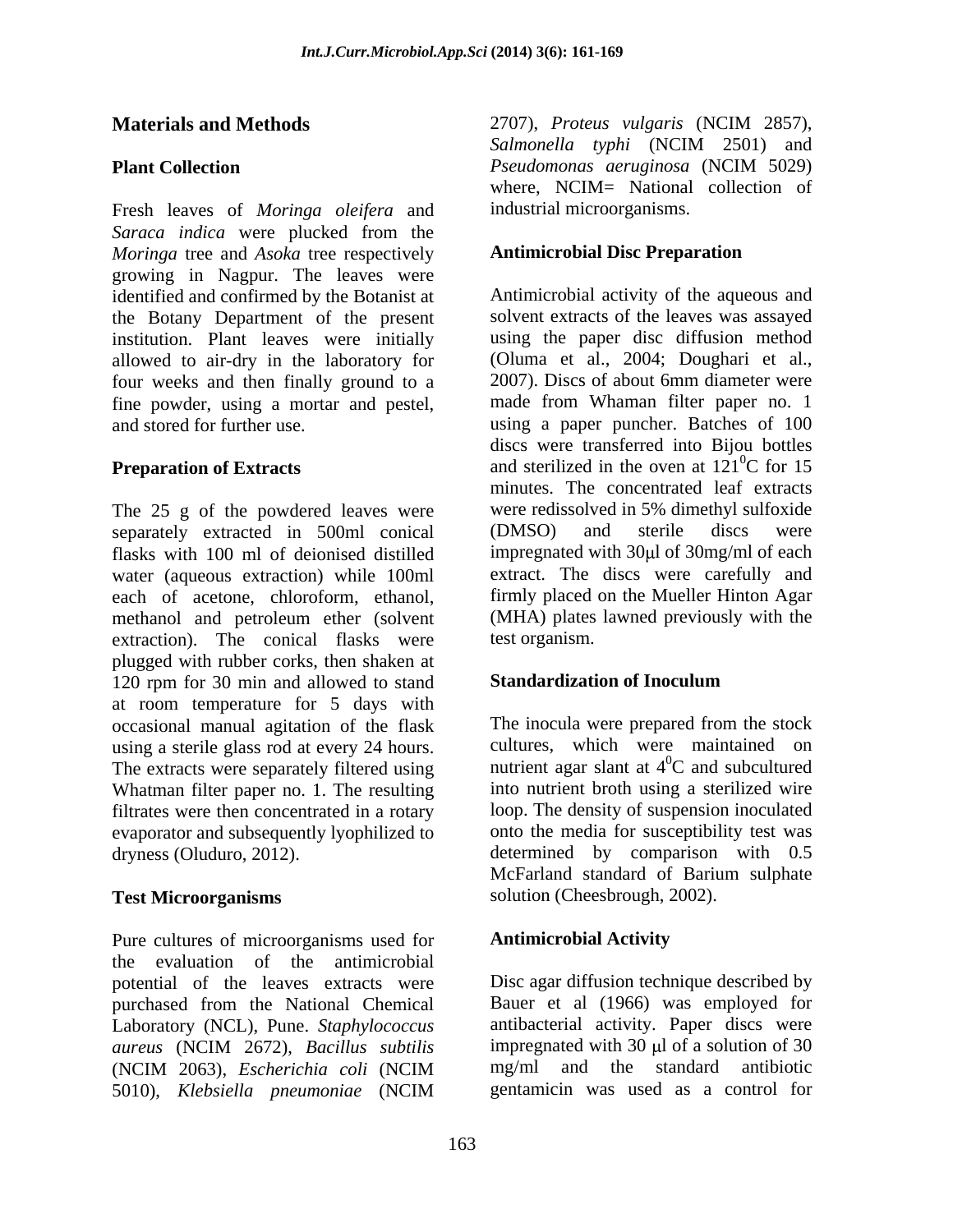comparison. Filter paper discs dipped into is presented in Table 1 and 2. Some of the sterile distilled water, solvents blank and bacterial pathogens developed resistance the standard antibiotic were used as control. The plates were then incubated at some of them were sensitive to the leaves  $37^0$ C for 24 hours. Antibacterial activity was determined by measurement of zone antibiotics. of inhibition around each paper disc.

(12mm) while both ethanol and methanol ethanol extract had the broadest spectrum extracts were inhibitory against *P. vulgaris*  and *S. typhi* (10mm each zone of

(24mm) while chloroform extract against *P. vulgaris* (20mm) and Ethanol extract to the reference antibiotic. Meanwhile some of them were sensitive to the leaves extracts but resistant to the reference antibiotics.

Inhibition zones were calculated as the In this study ethanolic extract of *Moringa* difference between the disc diameter (6 *oleifera* as well as *Saraca indica* did not mm) and the diameters of zone of exhibit antimicrobial activity on all the inhibition (Sainath et al., 2009). tested bacterial pathogens but showed **Results and Discussion Exercise Section** bacterial pathogens at the extract Fresh leaves of *Moringa oleifera* and due to the presence of flavonoids, tannins, *Saraca indica* were collected for the glycosides and terpenoids (Vinoth et al., evaluation of their antimicrobial activity 2012). The findings of this study is against test bacterial pathogens. The however at variance with Doughari et al antibacterial activity of the aqueous (2007) who reported in their study on the extracts of *Moringa oleifera* was antibacterial activity from the aqueous, inhibitory against *S. aureus* (10mm)*, E.* acetone and ethanolic extracts of the *coli* (12mm)*, P. vulgaris* (10mm) and *S.*  leaves of *M. oleifera* that ethanolic extract *typhi* (12mm). All the selected bacterial of the plant demonstrated the highest pathogens were resistant to acetone and activity, while the aqueous extract showed chloroform extract of *M. oleifera.* Ethanol the least activity at 100 mg/ml. Bukar et al extract was effective against *E. coli* (2010) reported that *M. oleifera* leaf insignificant effect on some of the selected bacterial pathogens at the extract concentration of 30 mg/ml. This might be ethanol extract had the broadest spectrum of activity on the test bacteria.

inhibition respectively) zone of inhibition. In the present study no zone of inhibition Petroleum extract was not effective against was observed for chloroform extract, all the test pathogens except *Ps.*  whereas Devendra et al (2011) reported *aeruginosa* (12mm) (Table 1) (Figure 1). <br> **Aqueous extract of** *Saraca indica* showed horioform extract. It is clearly noted that aqueous extract of *M. oleifera* inhibitory effect only against *E. coli* leaf posses significant antimicrobial (12mm) and *K. pneumoniae* (10mm). activity against most of the selected Among all the extracts used, Methanol bacterial pathogens, thus signalling its extract showed highest inhibitory effect broad spectrum of antibacterial activity, against *S. aureus* (29mm) followed by thus rendering water as a good solvent of Petroleum Ether extract against *E. coli* extraction for the *M. oleifera* leaves, much (26mm), Acetone extract against *S. typhi* so, that most people who use this leaf as a against *B. subtilis* (18mm) (Table 2) of water-based extract of the leaf. Another (Figure 2). The susceptibility of the reason for M. oleifera aqueous extract bacterial isolates to the reference antibiotic might be due to the presence ofthe antibacterial activity of *M. oleifera* leaves chloroform extract. It is clearly noted that aqueous extract of *M. oleifera* traditional mean of treatment of various skin ailments and other diseases make use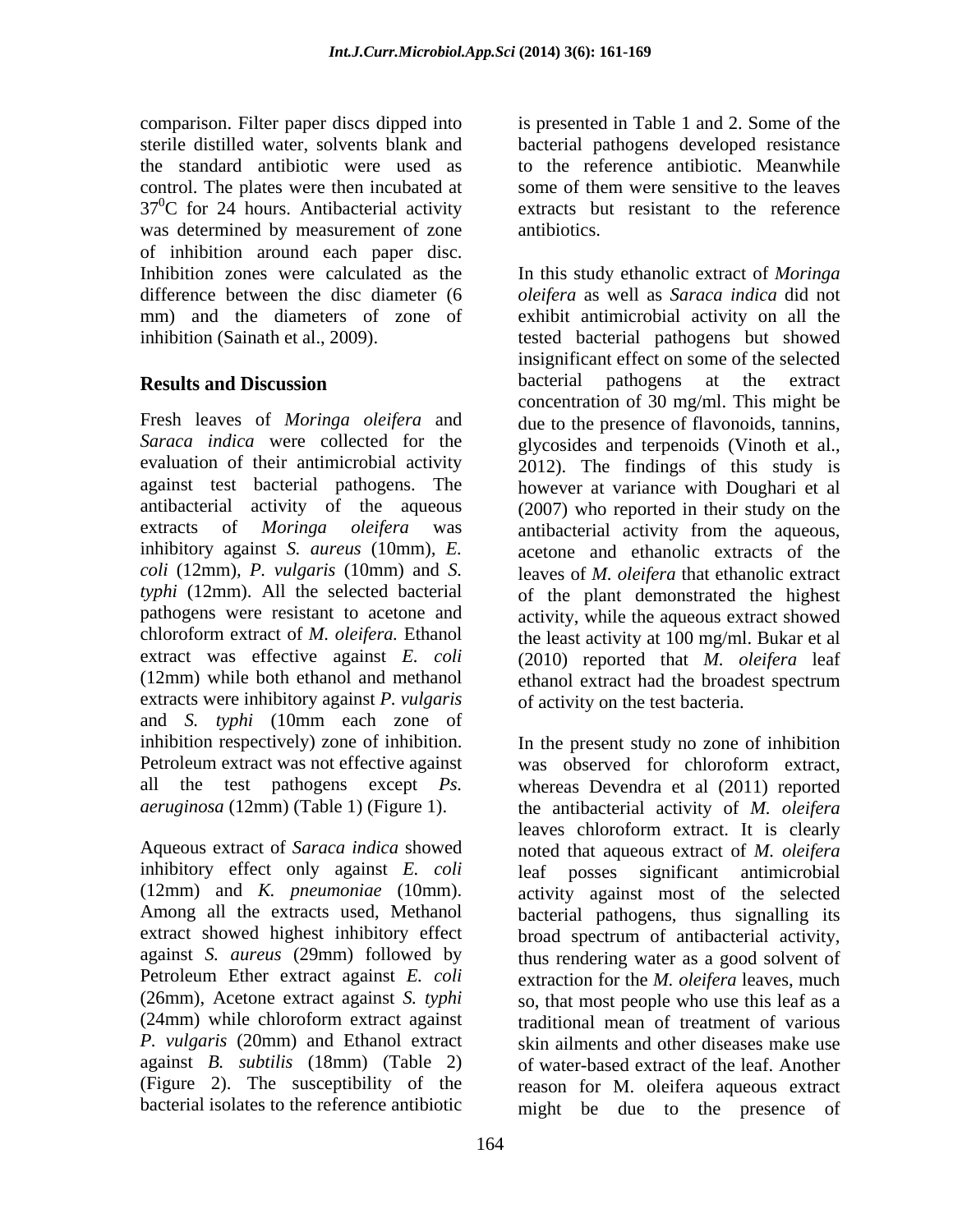flavonoids, saponins, tannins, glycosides and terpenoids (Vinoth et al., 2012). Petroleum ether *M. oleifera* extract did not novel active compounds against new show any zone of inhibition against all targets is a matter of urgency. Thus, M. tested bacterial strains except *P. oleifera and S. indica* could become *aeruginosa* and the results were strongly promising natural antimicrobial agents correlated with that of Devendra et al (2011). The variations in the findings of pharmaceutical industry for controlling the this study compared to earlier studies pathogenic bacteria. Farooq et al (2007) reported may be due to climatic factor as it reported that plants occur in varying affects the plants, soil conditions of the habitats, a great magnitude of variation in geographical locations, solvents used etc. the concentration and composition of

Meanwhile petroleum ether extract of Waller and Nowacki (1978) reported that *Saraca indica* showed antimicrobial phytochemicals are produced in response activity against all the selected bacterial to perceived threats by the plants, pathogens. The methanolic extract and therefore variation exist in the production chloroform extract of *S. indica* showed of these phytochemicals depending on the better and greater inhibitory property on type and amount of threat encountered by most of the selected bacterial pathogens the plant. than aqueous extract, thus making the solvent as the best medium for the The leaf extracts of M. *oleifera* and S. extraction of the active components of the *S. indica* leaf. The highest antibacterial activity of all the extracts tested was found pathogens. *Moringa* leaves have been against *S. aureus* for methanol extract and reported to be a good source of natural it was strongly correlated with the results of Sarojini et al (2011). This may be due phenolics and arytenoids (Dillard and to the presence of flavonoids, glycosides, saponins and steroids. Like Pal et al (1985) we also found that the ethanolic extract was active against *B. subtilis*. uterine fibroids, burns, diarrhea (Satyavati Moreover, they found that the ethanolic et al., 1970). extract was more effective in cases of *S. aureus* and *E. coli*. It has been reported This *in vitro* study demonstrated that folk that different solvents have different extraction capabilities (Majorie, 1999; Srinivasan et al., 2001). Effectiveness of *S. indica* ethanol extract was appeared to be folk medicine suggests that they represent due to the involvement of alkaloids, an economic and safe alternative to treat flavonoids, glycosides, saponins and infectious diseases. However, if plant tannins. extracts are to be used formedicinal

Today, most pathogenic organisms are becoming resistant to antibiotics

(Oluduro, 2012). phytochemical ingredients in the different (Chandarana et al., 2005). To overcome this alarming problem, the discovery of with potential applications in parts of such plant is expected. Moreover, the plant.

> ailments like, gynecological disorders, The leaf extracts of *M. oleifera* and *S. indica* showed an appreciable inhibitory activity against the selected bacterial antioxidants such as ascorbic acid, German, 2000). *Saraca indica* is used in traditional medicine against different ailments like, gynecological disorders,<br>uterine fibroids, burns, diarrhea (Satyavati et al., 1970).

medicine can be as effective as modern medicine to combat pathogenic microorganisms. The use of these plants in purposes, issues of safety and toxicity will always need to be considered.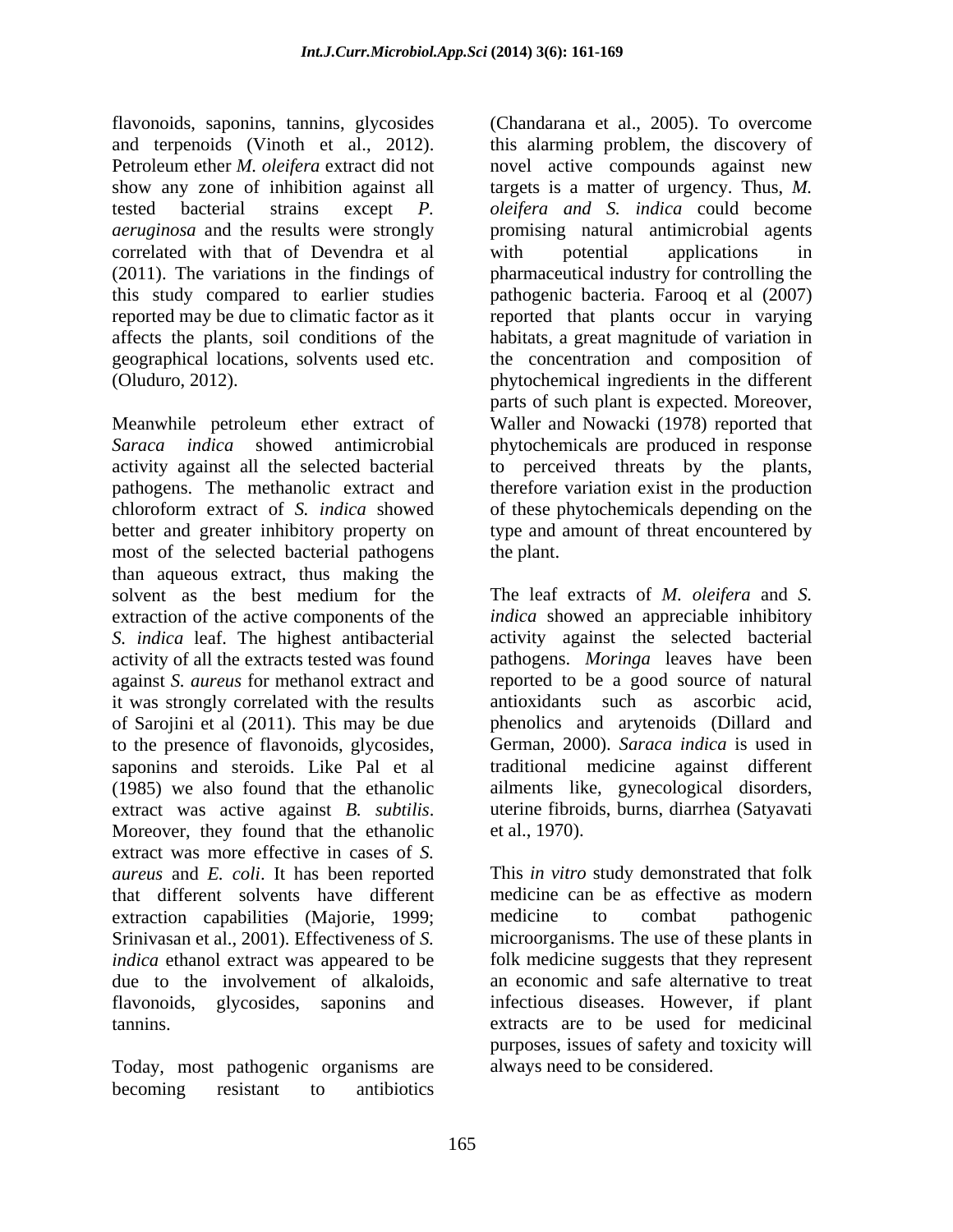|                           | Zone of Inhibition (mm)    |                     |              |                  |            |                            |                                                          |
|---------------------------|----------------------------|---------------------|--------------|------------------|------------|----------------------------|----------------------------------------------------------|
|                           | Leaves Extracts (30 mg/ml) |                     |              |                  |            |                            |                                                          |
| Organisms                 |                            |                     |              |                  | $\epsilon$ | $\triangleright$ $\square$ | Positive<br>Contol<br>Gentamycin<br>$(30 \text{ mg/ml})$ |
| Staphylococcus aureus     | 10mm                       |                     | $\sim$       |                  | $\sqrt{2}$ | $\mathbf{R}$               | 12mm                                                     |
| <b>Bacillus</b> subtilis  | $\mathbf{D}$               |                     |              |                  |            | $\mathbf{D}$               |                                                          |
| Escherichia coli          | 12mm                       | 1X                  | 1X           | 12mm             | $\sqrt{ }$ | $\mathbf{R}$               | 15mm                                                     |
| Klebsiella pneumoniae     | $\mathbf{D}$               |                     |              |                  | $\sim$     | $\mathbf{D}$               |                                                          |
| Proteus vulgaris          | 10mm                       | $\mathbf{v}$        | $\mathbf{r}$ | 10mm             | 10mm       | $\mathbf{R}$               | 8mm                                                      |
| Salmonella typhi          | 12mm                       |                     |              | 10 <sub>mm</sub> | 10mm       |                            | 10mm                                                     |
| Pseudomonas<br>aeruginosa | $\mathbf{D}$               | $\mathbf{D}$<br>-17 | $\mathbf{D}$ |                  | D          | 12mm                       |                                                          |

# **Table.1** Antimicrobial activity of *Moringa oleifera* by disc diffusion method

Where, R= Resistant

## **Table.2** Antimicrobial activity of *Saraca indica* by disc diffusion method

|                           |              |                |                      |                            | Zone of Inhibition (mm) |                                        |                                                           |
|---------------------------|--------------|----------------|----------------------|----------------------------|-------------------------|----------------------------------------|-----------------------------------------------------------|
|                           |              |                |                      | Leaves Extracts (30 mg/ml) |                         |                                        |                                                           |
| Organisms                 |              |                |                      |                            |                         |                                        | Positive<br>Control<br>Gentamycin<br>$(30 \text{ mg/ml})$ |
|                           |              |                |                      |                            |                         | ДЩ                                     |                                                           |
| Staphylococcus aureus     |              |                |                      |                            |                         | $R$   14mm   16mm   16mm   29mm   18mm | $14$ mm                                                   |
| <b>Bacillus</b> subtilis  |              | $\sqrt{20}$ mm | 18mm                 | $18$ mm                    | $14$ mm                 | 16mm                                   | $14$ mm                                                   |
| Escherichia coli          | 12mm         |                | 13mm                 |                            | 14mm                    | 26mm                                   | 12mm                                                      |
| Klebsiella pneumoniae     |              |                | $10mm$   12mm   12mm |                            | 11mm                    | $14$ mm                                | 11mm                                                      |
| Proteus vulgaris          | $\mathbf R$  | 22mm           | 20mm                 | 14mm                       | $14$ mm                 | $18$ mm                                | 12mm                                                      |
| Salmonella typhi          |              | $24$ mm        |                      | D.                         |                         | 16mm                                   | 13mm                                                      |
| Pseudomonas<br>aeruginosa | $\mathbf{R}$ |                | $14$ mm              | D<br>-IN                   |                         | 18mm                                   | 13mm                                                      |

Where, R= Resistant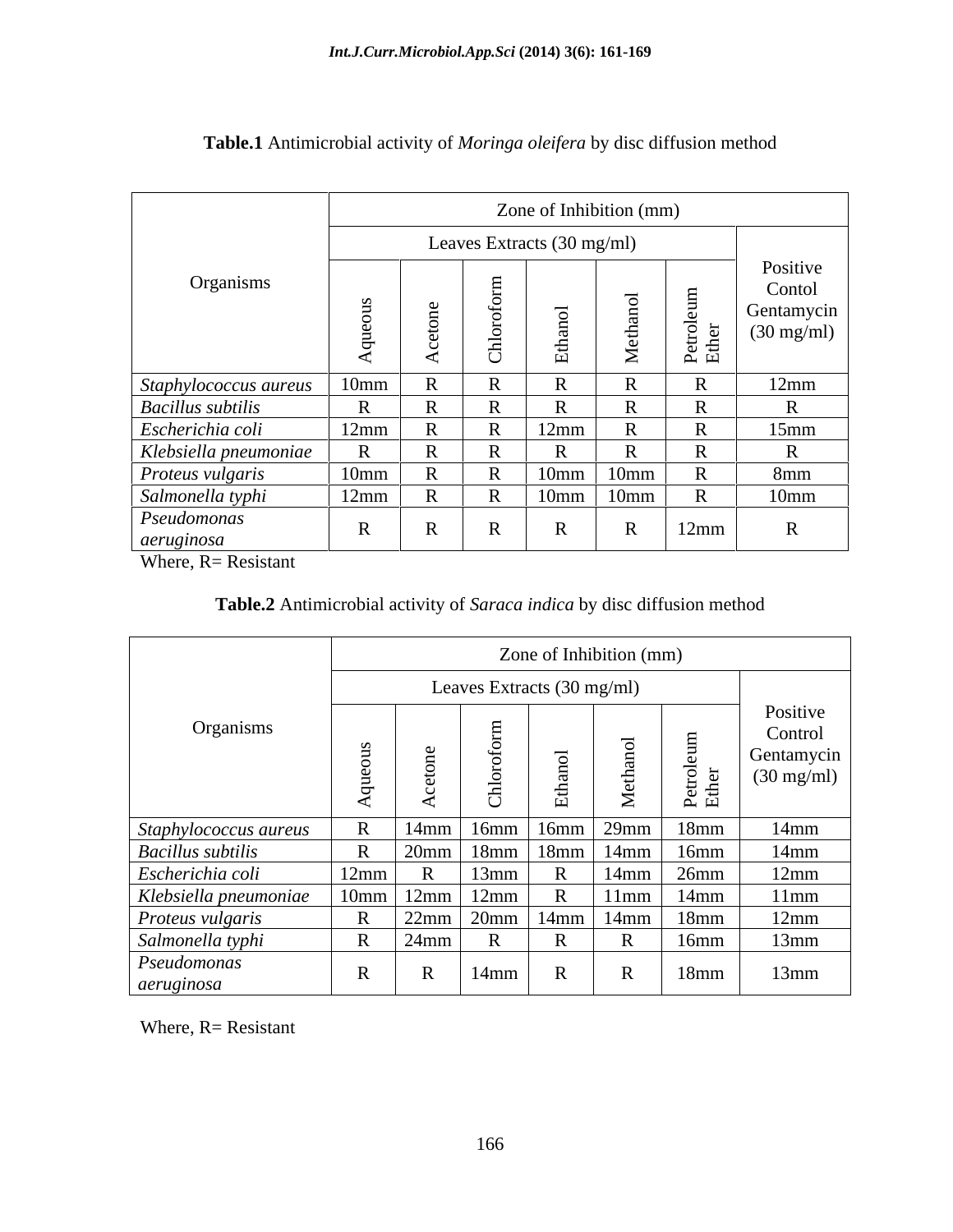

**Figure.1** Antimicrobial activity of *Moringa oleifera* against bacterial pathogens

**Figure.2** Antimicrobial activity of *Saraca indica* against bacterial pathogens

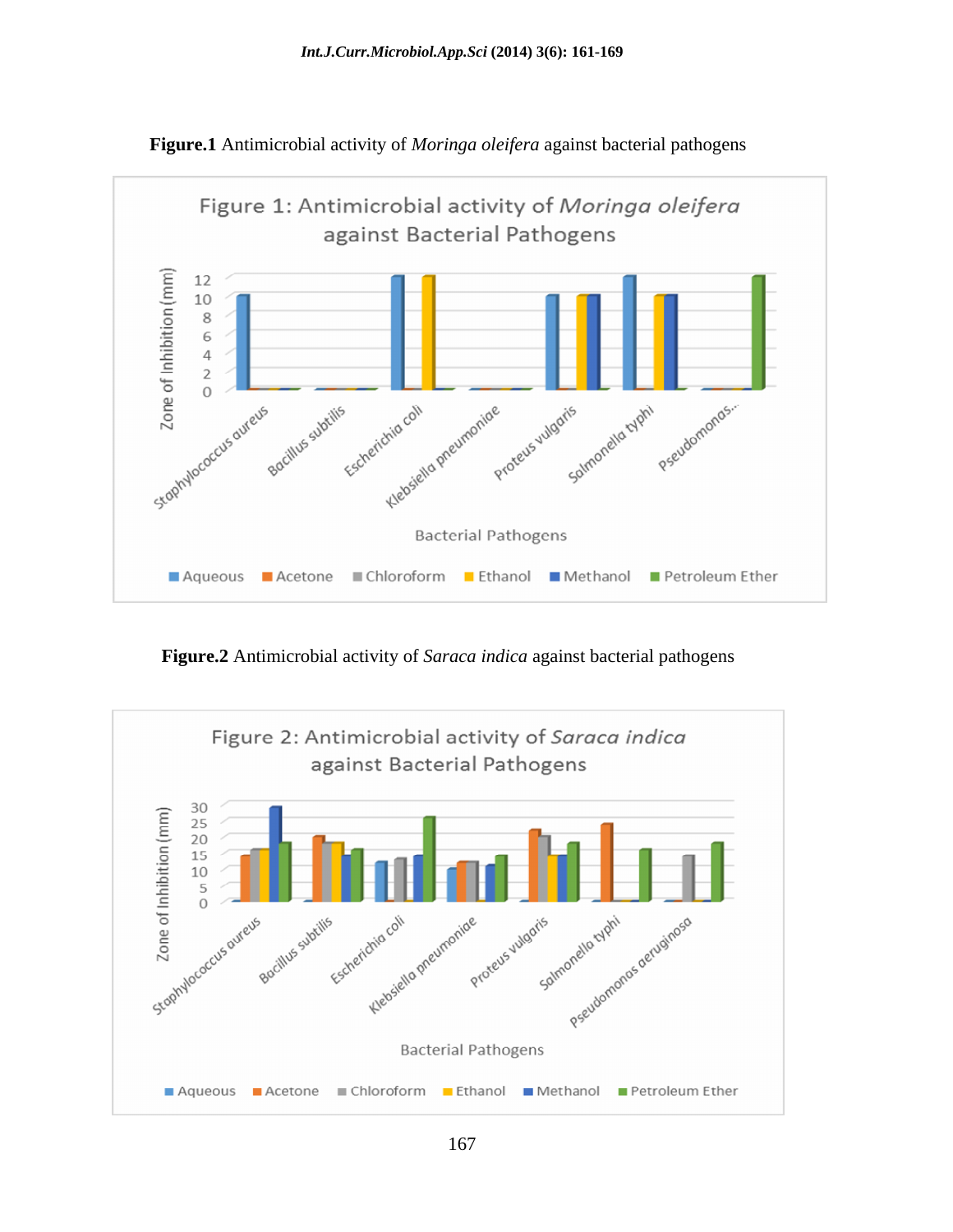In conclusion, the extracts studied here have displayed variable antibacterial activities most probably due to the to the direction of antispasmodic, anti-inflammatory and direction of direction of the direction of the direction of the direction of the direction of the direction of the direction of t differences in the phytochemical  $\frac{\text{number of the number of intervals}}{\text{Fth nonhermeology} 36:232.227}$  $\frac{1}{2}$  constituents. Acetone and chloroform  $\frac{1}{2}$  Chanderana H Baluja S and Chanda S V extract of *Moringa oleifera* did not show any antibacterial activity. It was observed that methanol extract of *Saraca indica* and some synthesized bighest antimicrobial activity Biol. 29: 83-97. showed highest antimicrobial activity against *S. aureus* while petroleum ether extract exhibited greater antimicrobial Screening of medicinal plants from Trinidad activity against all the tested bacteria. *Moringa oleifera* leaf extract showed that *B*. *subtilis* and *K*. *pneumoniae* were *B. subtilis* and *K. pneumoniae* were Cheesbrough, M. 2002. Medical laboratory resistant to all the extracts. This manual for tropical countries. ELBS edition. comparative study exhibits the information Tropical<br>chant the medicinal properties of these 2:2-392. about the medicinal properties of these  $2.22-392$ .<br>Cowan, M.M. plants which can be used as medicine. Further studies should be undertaken to  $\frac{12:564-582}{12:564-582}$ elucidate the exact mechanism of action Dangi, S. Y., Jolly, C. I., and Narayana, S. 2002. by which extracts exert their antimicrobial effect to identify the active ingredients which can be used in drug development *oleifera*. Journal<br>nuclear for eater health care convices<br> $2(40): 144-148$ . program for safe health care services.

- Ahmad, I., Mehmood, Z. and Mohammad, F. 1998. Screening of some Indian medicinal
- Bajpai, M., Pande, A., Tewari, S. K. and Prakash, D. 2005. Phenolic contents and antioxidant 1744-1756.
- Bauer, A. W., Kirby, W. M. M., Sherris, J.C., and Turck, M. 1966. Antibiotic susceptibility
- agents for Gram positive bacteria. Current
- Antimicrobial profile of *Moringa oleifera* Applied Sciences. 3(1): 43-48.
- 

Leon, E., and Nave, F. 1992. Pharmacologic properties of *Moringa oleifera.* 2: Screening for antispasmodic, anti inflammatory and diuretic activity. Journal of Ethnopharmacology. 36: 233-237.

- Chandarana, H., Baluja, S., and Chanda, S. V. 2005. Comparison of antibacterial activities of selected species of zingiberaceae family and some synthetic compounds. Turk. J. Biol. 29: 83-97.
- Charlandy, C.M., Seaforth, C.E., Phelps, R.H., Pollard, G.V., and Khambay, B.P.S. 1999. Screening of medicinal plants from Trinidad and Tobago for antimicrobial and insecticidal properties. J Ethnopharmacol. 3: 265-270.
- Tropical health technology publications, UK. 2:2-392.
- 1999. Plant products as antimicrobial agents. Clin. Microbiol. Rev. 12: 564-582.
- Dangi, S. Y., Jolly, C. I., and Narayana, S. 2002. Antihypertensive activity of the total alkaloids from the leaves of *Moringa oleifera.* Journal of Pharmaceutical Biology*.* 2 (40): 144-148.
- **References** activity of *Moringa oleifera* Lam., leaf Devendra, B.N., Srinivas, N., Talluri, V.S.S.L. Prasad, and Latha, P.S. 2011. Antimicrobial extract, against selected bacterial and fungal strains. International Journal of Pharma and Bio Sciences. 2(3): 13-18.
	- plants for their antimicrobial properties. J and Cerman, J.B. 2000. Ethnopharmacol. 62: 183-193. Phytochemicals: nutraceuticals and human C.J., and German, J.B. health: A review. J. Sci. Food Agric. 80: 1744-1756.
	- activity of some food and medicinal plants. Doughari, J. H., Pukuma, M. S., and De, N. 2007. International Journal of Food Science and Antibacterial effects of *Balanites aegyptiaca* Nutrition. 56(4): 287-291. L. Drel. and *Moringa oleifera* Lam. on *Salmonella typhi.* African Journal of Biotechnology. 6(19): 2212-2215.
- testing by a standardized single disc method. Farooq, A., Sajid, L., Muhammad, A., and Am. J. Clin. Pathol. 45: 493-496. Anwarul H.G. 2007. *Moringa oleifera*: a Bhavnani, S.M. and Ballow, C.H. 2000. New food plant with multiple medicinal uses. Phytotherapy Research. 21:17-25.
- Opin. Microbiol. 3: 528-534. Fletcher, L. J. 1998. *Moringa oleifera* (the kelor Bukar, A., Uba, A., and Oyeyi, T.I. 2010. The Australian New Crops newsletter. tree). The Australian New Crops newsletter. 9: 1-6.
	- Lam. extracts against some food-borne Majorie, M. C. 1999. Plant products as microorganisms. Bayero Journal of Pure and antimicrobial agents. Clinical Microbiology Review. 12(4): 564-582.
- Caceres, A., Saravia, A., Rizzo, S., Zabala, L., De Olsen, A. 1987. Low technology water